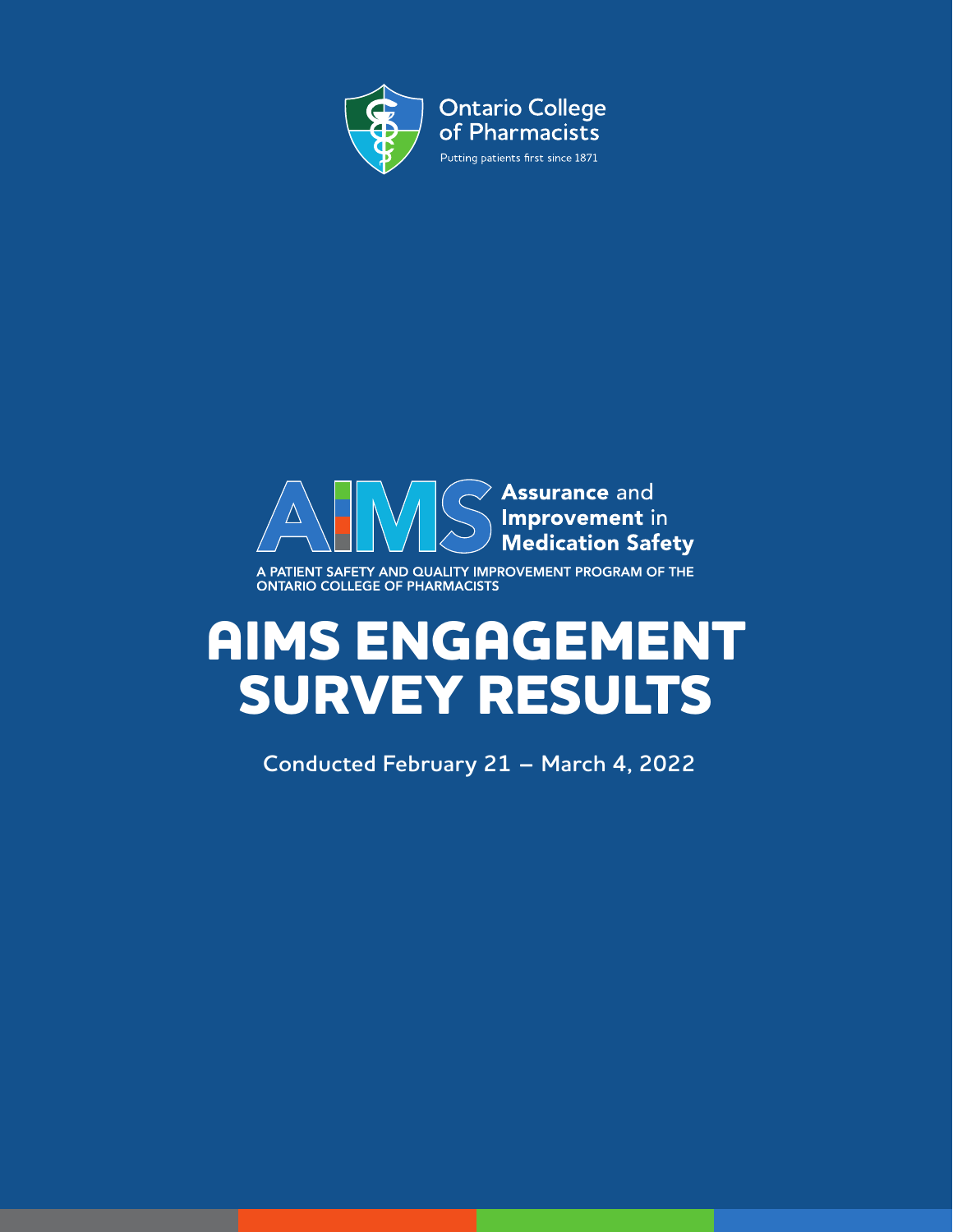### **INTRODUCTION**

Continuous quality improvement is an important part of how the College ensures its programs are supporting its mandate to serve and protect the public. By continuously evaluating our programs and responding to feedback from registrants, our goal is to enhance the way we all put patients first.

In February 2022 the College partnered with Pharmapod to ask AIMS registered users to help identify barriers to reporting medication events through the AIMS Pharmapod platform, and to provide insights on potential improvements to both the program and platform.

More than 500 users responded to the survey between February 21 and March 4, 2022. Here is a summary of what we learned.

| I   | AIMS Surance and<br>A PATIENT SAFETY AND QUALITY IMPROVEMENT PROGRAM OF THE ONTARIO COLLEGE OF PHARMACISTS |
|-----|------------------------------------------------------------------------------------------------------------|
| دیک |                                                                                                            |
|     |                                                                                                            |
|     |                                                                                                            |
|     |                                                                                                            |
|     |                                                                                                            |
|     |                                                                                                            |
|     |                                                                                                            |

### **DEMOGRAPHICS OF RESPONDENTS**

Understanding which pharmacy professionals use the AIMS Pharmapod platform, and knowing the type and size of the pharmacies where they primarily work, helps identify opportunities to better target education and resources that can support registrants in successfully meeting the requirements of the AIMS Program.

#### **SUBMISSIONS BY PHARMACY TYPE**

Which pharmacy type do you currently practice in (or own) that participates in the AIMS Program?



What is the average number of prescriptions filled **per day** at the pharmacy where you practice primarily?



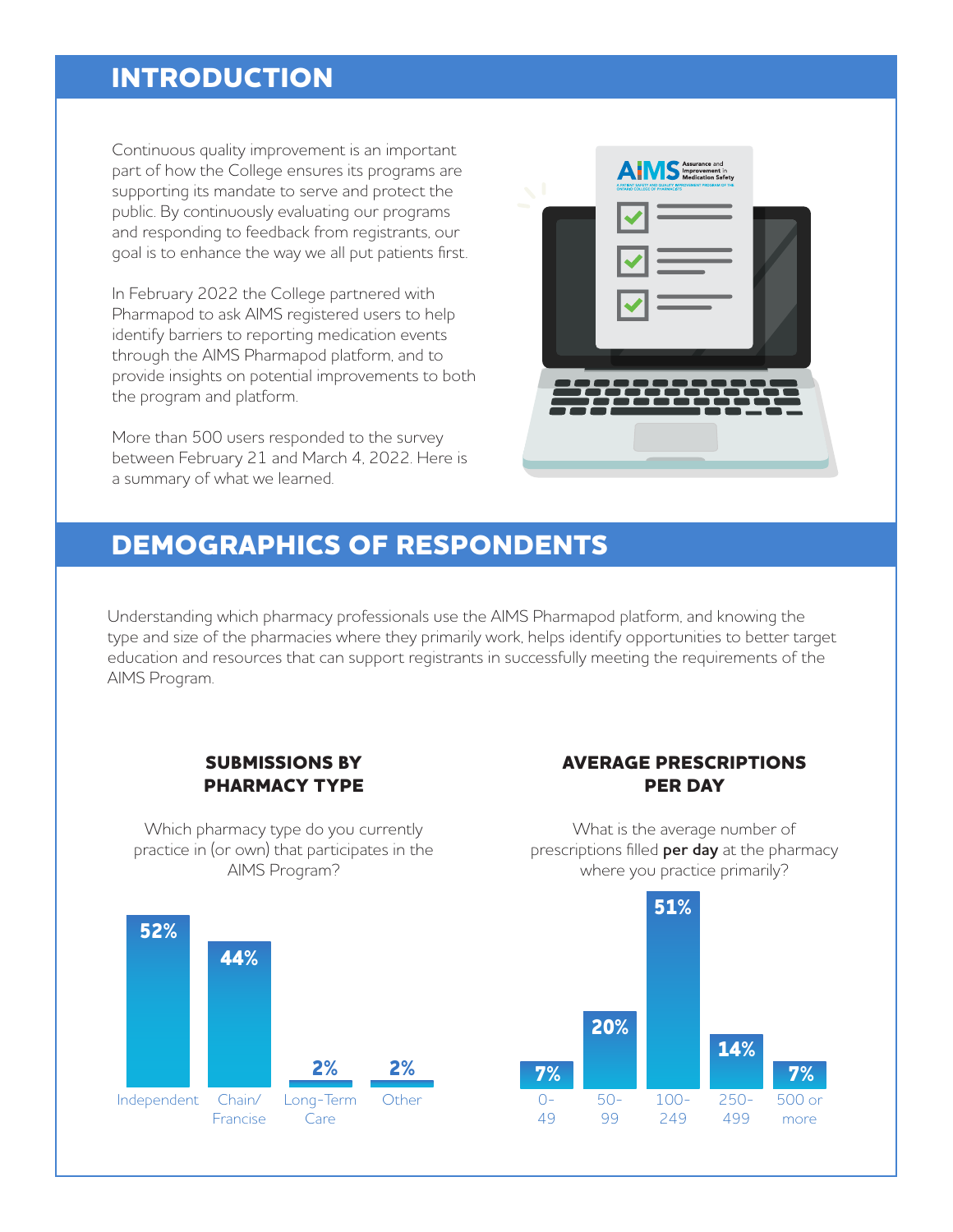# **DEMOGRAPHICS OF RESPONDENTS**



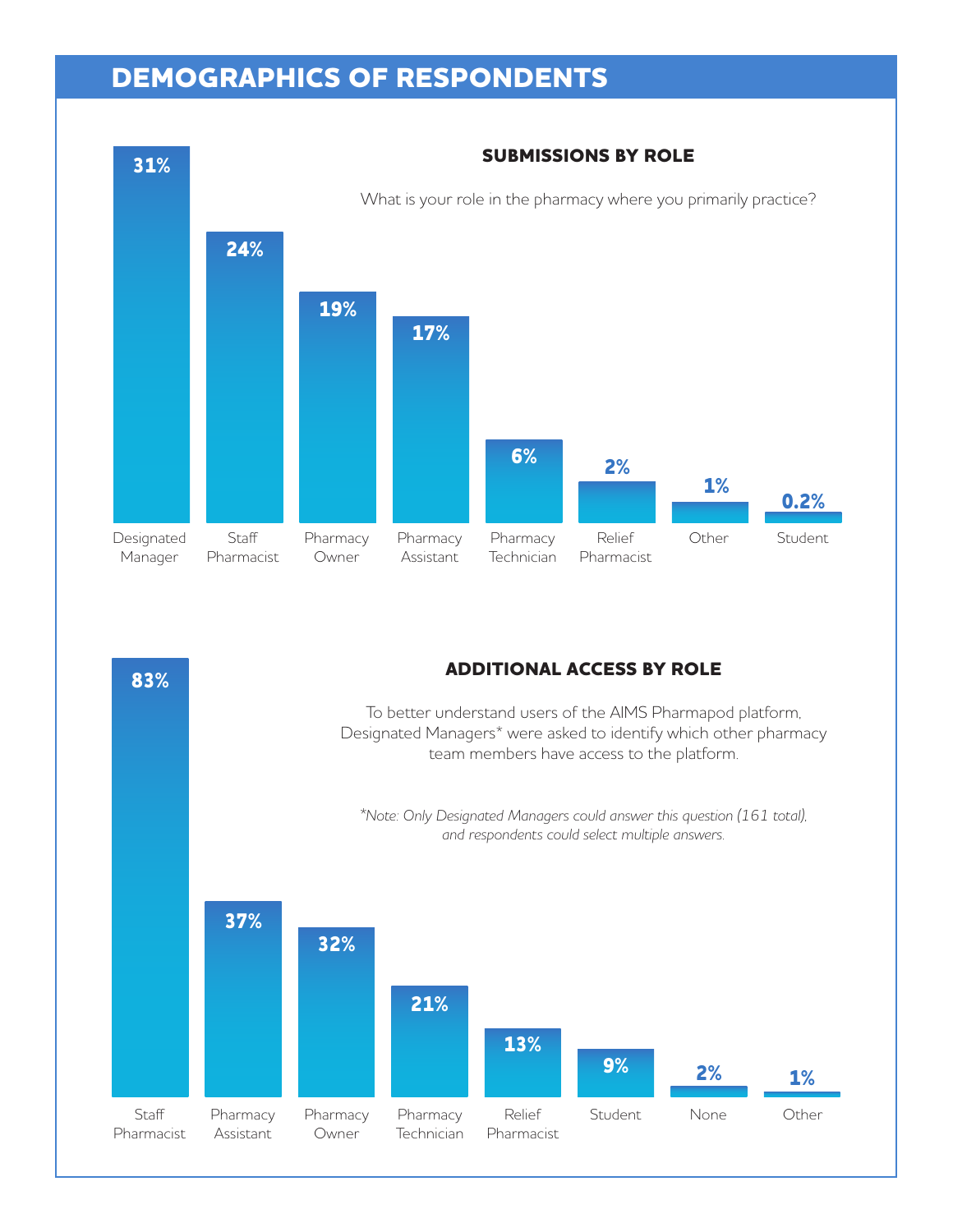# **E-LEARNING MODULES**

The College has developed education resources for the AIMS Program, and understanding any potential barriers to completing the e-Learning modules available through the AIMS Pharmapod platform or on the College website helps us enhance and evolve the supports we provide.



### **E-LEARNING MODULES COMPLETED**

Have you completed the e-Learning modules?

### **BARRIERS TO COMPLETING E-LEARNING MODULES**

Respondents who indicated they had not completed the e-Learning modules in the previous question were asked to identify barriers to completion. Multiple options could be selected for this question.

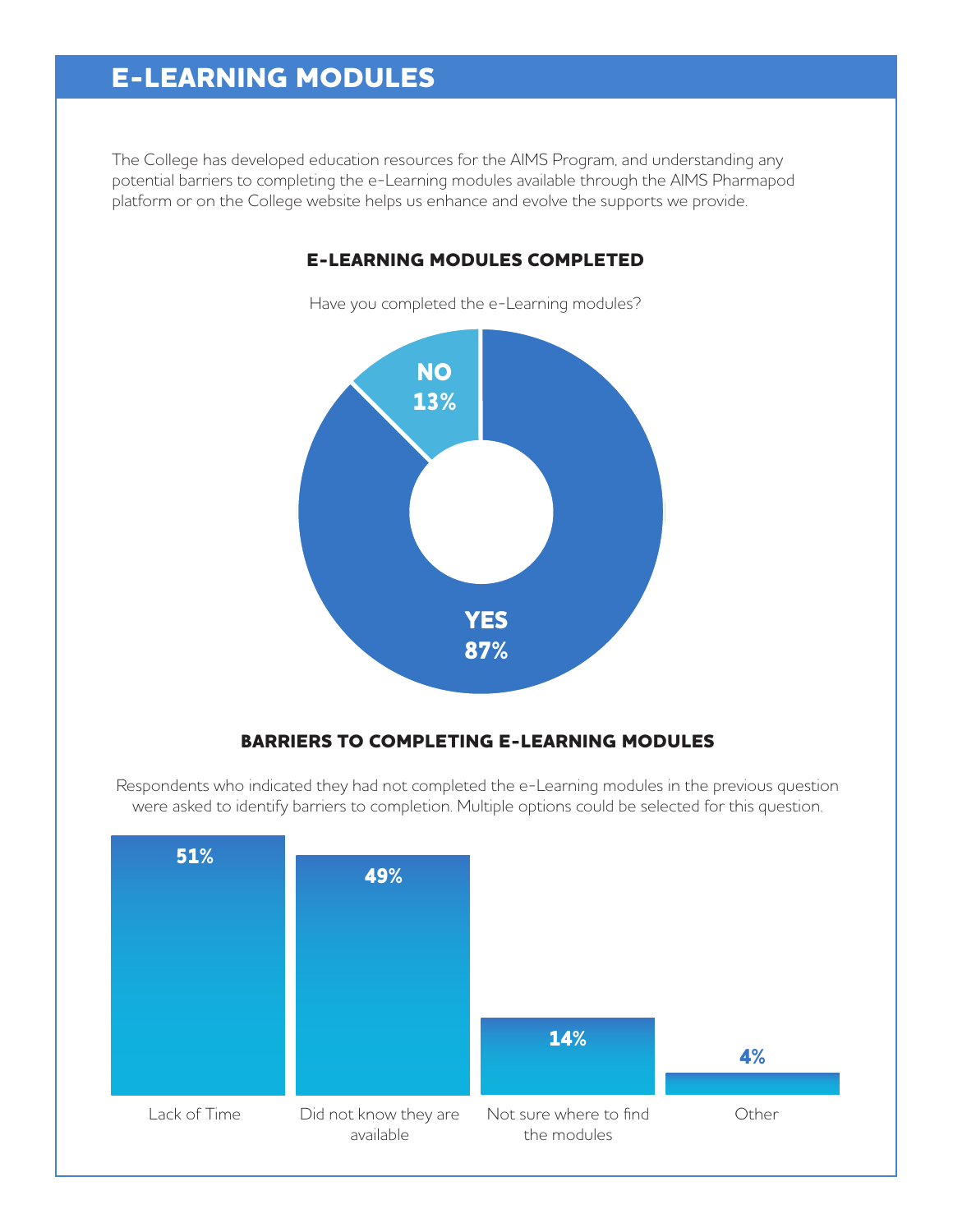# **AIMS PHARMAPOD PLATFORM**

The anonymous recording of medication safety events in the AIMS Pharmapod platform is a mandatory requirement of the AIMS Program. The data obtained from the engagement survey helps us better understand how often the platform is being used, as well as any barriers to recording medication safety events.

### **EVENT RECORDING**

Have you ever recorded a medication event (incident or near miss) in the AIMS Pharmapod platform?

| <b>YES</b>                                                                                                                       | <b>NO</b> |
|----------------------------------------------------------------------------------------------------------------------------------|-----------|
| 64%                                                                                                                              | 36%       |
| For those who have recorded an event, have you recorded a<br>medication event (incident or near miss) within the last 12 months? |           |
| <b>YES</b>                                                                                                                       | <b>NO</b> |
| 82%                                                                                                                              | 18%       |
| Do you feel that all incidents that occur in your pharmacy are recorded<br>into the AIMS Pharmapod platform?                     |           |
| <b>YES</b>                                                                                                                       | <b>NO</b> |
| 61%                                                                                                                              | 39%       |
| Do you feel that all near miss events that occur in your pharmacy are<br>recorded into the AIMS Pharmapod platform?              |           |
| <b>YES</b>                                                                                                                       | <b>NO</b> |
| 38%                                                                                                                              | 62%       |
|                                                                                                                                  |           |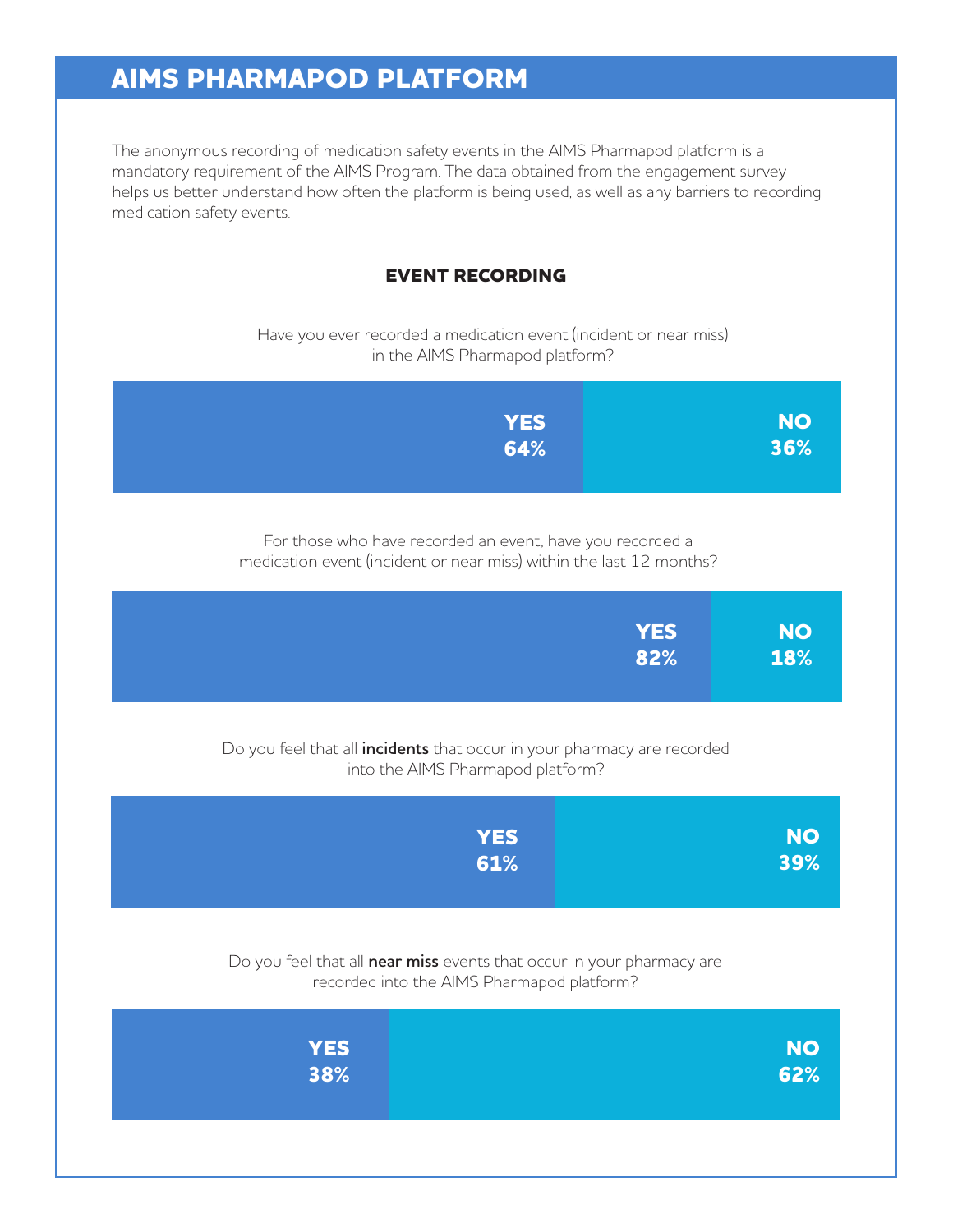### **AIMS PHARMAPOD PLATFORM**

#### **BARRIERS TO REPORTING**

Respondents who indicated they had not recorded any medication safety events in the previous question were asked to identify barriers to reporting. Multiple options could be selected for this question.

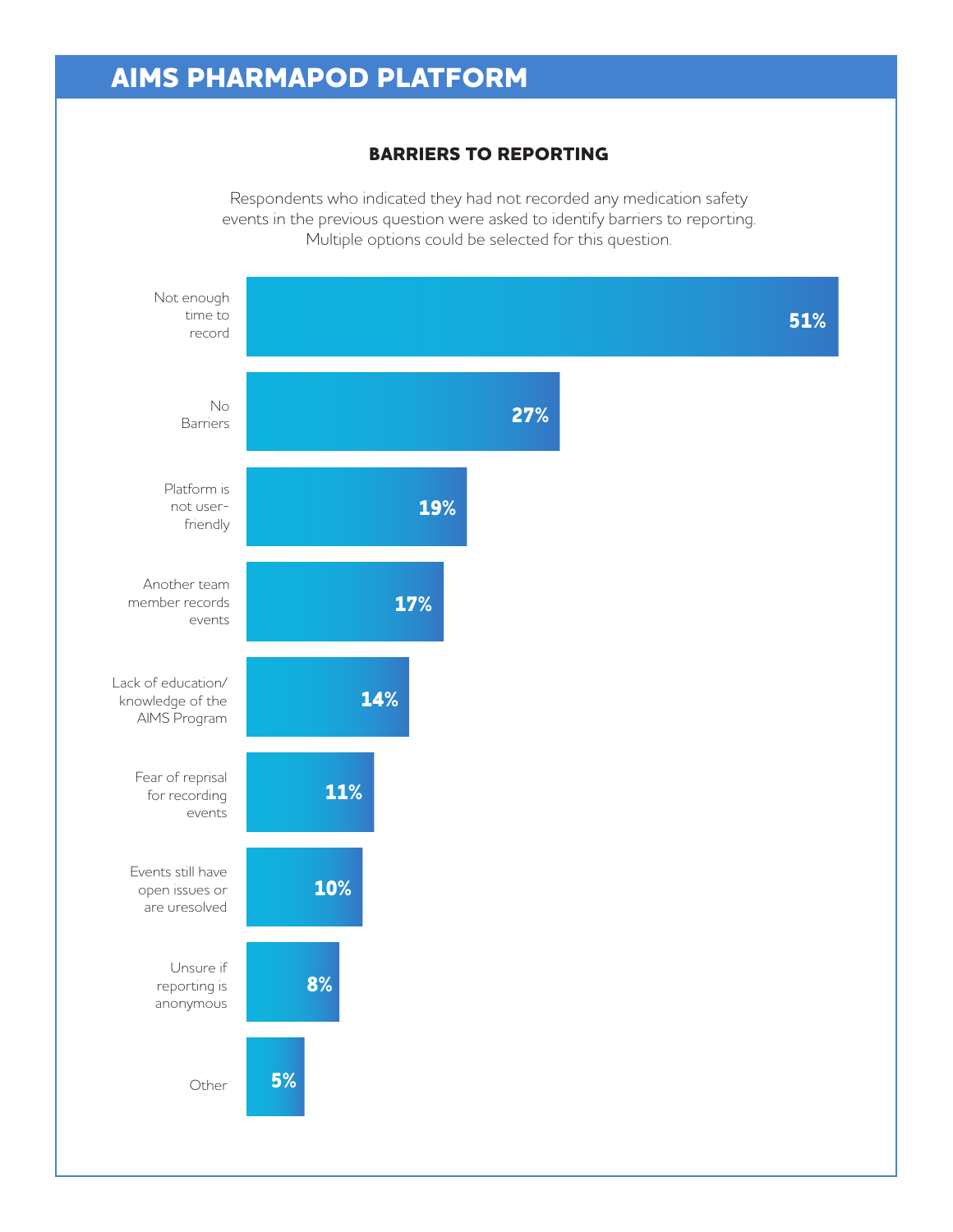### **PHARMACY SAFETY SELF-ASSESSMENT**

The Pharmacy Safety Self-Assessment (PSSA) is an informative quality improvement tool that helps a pharmacy track their efforts to enhance patient safety over time. It can be used to proactively identify areas of potential risk, enabling pharmacy teams to plan improvement activities effectively and demonstrate system improvements. Understanding the experience of completing the PSSA helps us identify potential process improvements that can make this mandatory requirement of the AIMS Program more streamlined for resgistrants.



### **BARRIERS TO COMPLETING THE PSSA**

Respondents who indicated they had not completed the PSSA in the previous question were asked to identify barriers to completion. Multiple options could be selected for this question.